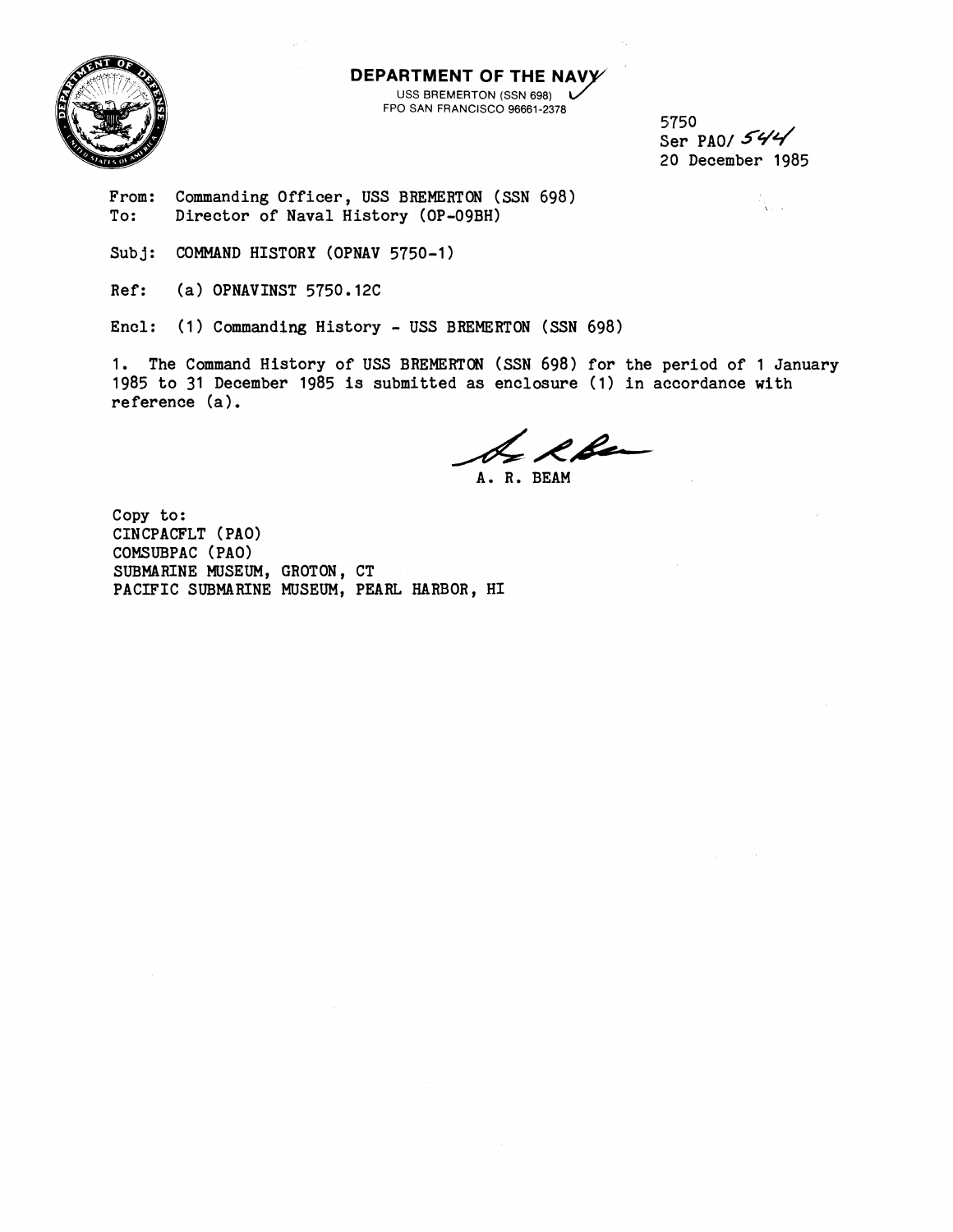# COMMAND HISTORY USS BREMERTON (SSN 698) 1 January 1985 - 31 December 1985

#### COMMANDING OFFICER

# D. S. WRIGHT through 19 January 1985 A. R. BEAM from 19 January 1985

### COMMAND

Type Commander: Commander Submarine Force, U.S. Pacific Fleet Squadron Commander: Commander Submarine Squadron Seven

HOMEPORT

Pearl Harbor, Hawaii

#### BASIC HISTORY

BREMERTON started off 1985 ceremoniously by having a Change of Command on 19 January 1985 as Commander Alan R. Beam became BREMERTON's third commanding officer.

After a month long upkeep period, BREMERTON got underway to anchor off Lahaina, Maui. During the short stay in Maui, the crew enjoyed scenery which varied from a tropical rain forest to the barren crater of a volcano while the duty section enjoyed swim call, a topside barbeque. On the trip home to Pearl Harbor many of the crew's relatives and friends were able to experience the underwater kingdom of the men in the silent service.

After an Operational Reactor Safeguards Examination in March, BREMERTON went into drydock at the Pearl Harbor Naval Shipyard for a Selected Restricted Availability from April through July. August was spent performing weekly independent steaming operations. The month of September was spent underway on an Eastern Pacific Deployment.

Upon return to Pearl Harbor, BREMERTON received the Submarine Squadron SEVEN Damage Control "DC" award for the second year in a row. During the month of November and early December BREMERTON had a maintenance upkeep then work-up exercises in preparation for a six month deployment during the first half of 1986. After an enjoyable Christmas at home with family and friends, the crew of BREMERTON sailed west.